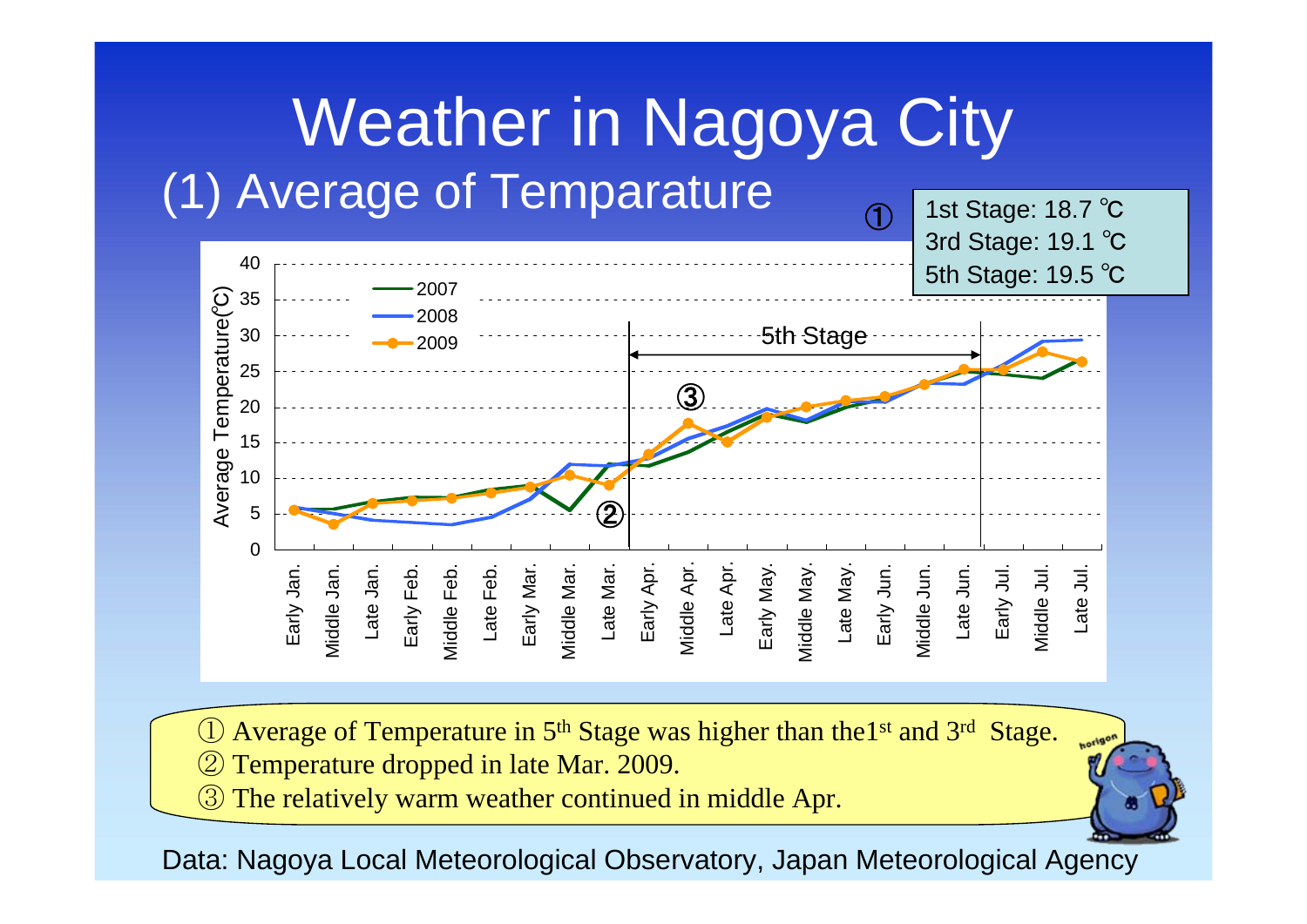## Weather in Nagoya City (2) Precipitation 1st Stage: 368 mm  $\bigoplus$



Precipitation in 5th Stage was greater than the1st Stage, less than the 3<sup>rd</sup> stage.

- ② Precipitation in early Mar. 2009 was much.
- ③ Hourly precipitation in 14th Apr. 2009 was 20mm.

## Data: Nagoya Local Meteorological Observatory, Japan Meteorological Agency